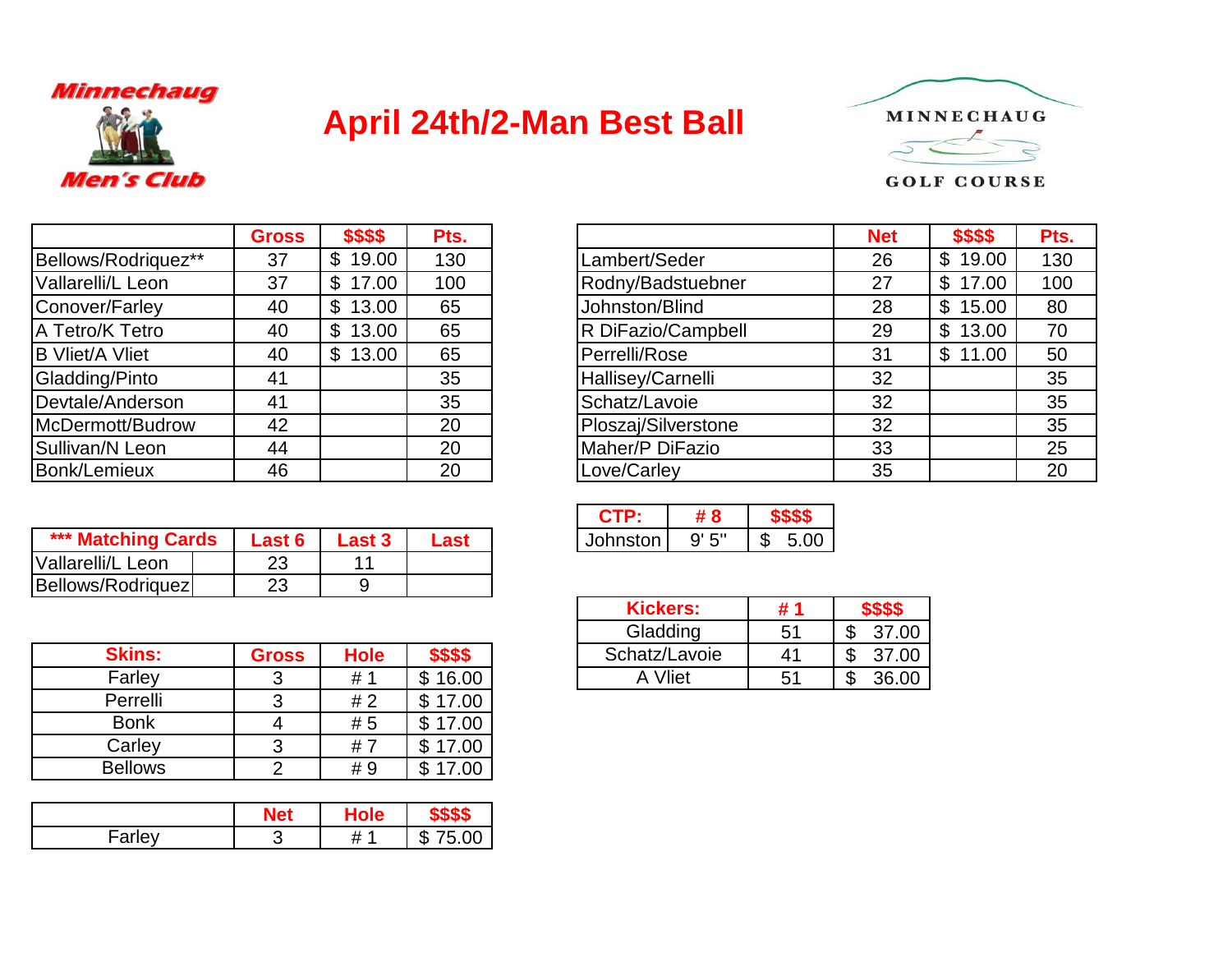| <b>Gross</b>   | 1                                 | $\overline{2}$           | $\overline{\mathbf{3}}$ | 4                       | 5                       | $6\phantom{1}6$         | $\overline{7}$           | 8                       | 9                                         |
|----------------|-----------------------------------|--------------------------|-------------------------|-------------------------|-------------------------|-------------------------|--------------------------|-------------------------|-------------------------------------------|
| Conover        | 5                                 | $\overline{4}$           | 6                       | 6                       | $\overline{7}$          | 4                       | 4                        | 5                       | 4                                         |
| Farley         | $\overline{\mathbf{3}}$           | 6                        | 6                       | $\,6$                   | 5                       | 5                       | $6\phantom{1}6$          | 4                       | 5                                         |
| <b>Bonk</b>    | 6                                 | 6                        | $\overline{7}$          | 5                       | $\overline{\mathbf{4}}$ | $\overline{\mathbf{4}}$ | $\overline{\mathcal{A}}$ | $\overline{\mathbf{4}}$ | 6                                         |
| Lemieux        | 8                                 | 8                        | 10                      | 10                      | $\overline{7}$          | $\overline{7}$          | $6\phantom{1}6$          | 6                       | 8                                         |
| <b>Bellows</b> | 5                                 | 4                        | ÷                       | 5                       | $6\,$                   | 4                       | 4                        | ô                       | $\overline{2}$                            |
| Rodriquez      | 6                                 | 8                        | $6\phantom{1}6$         | $\overline{7}$          | $\overline{7}$          | ୫                       | 5                        | 5                       | $\overline{7}$                            |
| Love           | 8                                 | $\overline{7}$           | $\overline{7}$          | 5                       | 10                      | ♣                       | 5                        | 4                       | 6                                         |
| Carley         | 5                                 | $\overline{7}$           | 8                       | 6                       | 6                       | 6                       | 3                        | 4                       | 8                                         |
| A Tetro        | 4                                 | $\overline{\mathcal{A}}$ | 6                       | 6                       | $\overline{7}$          | $\overline{4}$          | 5                        | ≏<br>ᢦ                  | 4                                         |
| K Tetro        | 6                                 | 5                        | $6\phantom{1}6$         | 5                       | 5                       | $\overline{4}$          | 5                        | 5                       | 6                                         |
| Sullivan       | 6                                 | 5                        | 6                       |                         | 6                       | $\overline{4}$          | 4                        | 5                       | 6                                         |
| Seder          | 5                                 | 6                        | ÷                       | 5                       | 5                       | 3                       | 5                        | 4                       | 8                                         |
| Gladding       | 6                                 | 6                        | $\overline{7}$          | 5                       | 6                       | $\overline{4}$          | 8                        | 3                       | 6                                         |
| Pinto          | $\overline{7}$                    | $\overline{7}$           | 5                       | 4                       | 6                       | $\overline{4}$          | 4                        | 3                       | $\overline{3}$                            |
| Devtale        | 5                                 | 4                        | 5                       | $\overline{7}$          | 6                       | 4                       | 5                        | 4                       | 5                                         |
| Anderson       | 4                                 | 5                        | 8                       | 7                       | 6                       | 3                       | 4                        | 3                       | 6                                         |
| Vallarelli     | 5                                 | $\overline{4}$           | $\overline{7}$          | $\overline{\mathbf{4}}$ | 5                       | $\overline{3}$          | 4                        | 6                       | 4                                         |
| L Leon         | 5                                 | $\overline{7}$           | 5                       | 5                       | 6                       | 5                       | 4                        | 3                       | 6                                         |
| Carnelli       | 5                                 | $\overline{4}$           | $6\phantom{1}6$         | 5                       | 8                       | $\overline{4}$          | $6\phantom{1}6$          | 4                       | 4                                         |
| R DiFazio      | 5                                 | 5                        | 6                       | 4                       | 8                       | 3                       | 5                        | $\overline{\mathbf{4}}$ | 4                                         |
| Maher          | 5                                 | 5                        | $\overline{7}$          | 5                       | 8                       | 5                       | 4                        | $\overline{4}$          | 3                                         |
| Schatz/Lavoie  | 5                                 | $\overline{4}$           | 5                       | 4                       | 5                       | 6                       | 4                        | 3                       | 5                                         |
| <b>B</b> Vliet | 5                                 | 5                        | 8                       | 5                       | $\overline{7}$          | 3                       | $6\phantom{1}6$          | 3                       | 4                                         |
| A Vliet        | 6                                 | $\overline{7}$           | 5                       | 4                       | 9                       | $\overline{4}$          | 4                        | $\overline{7}$          | 5                                         |
| Ploszaj        | 8                                 | $\overline{4}$           | 8                       | 5                       | 8                       | 6                       | 4                        | $\overline{\mathbf{4}}$ | $\overline{5}$                            |
| Silverstone    | 5                                 | 5                        | 8                       | $\,6$                   | $\overline{7}$          | 6                       | 4                        | 3                       | 4                                         |
| Perrelli       | 5                                 | $\overline{\mathbf{3}}$  | 5                       | 6                       | $6\phantom{1}6$         | 5                       | 4                        | 5                       | 5                                         |
|                | $\overline{\mathbf{3}}$<br>Farley | 3<br>Perrelli            | 5                       | 4                       | 4<br><b>Bonk</b>        | $\overline{3}$          | 3<br>Carley              | 3                       | $\overline{\mathbf{2}}$<br><b>Bellows</b> |
|                | \$16.00                           | \$17.00                  |                         |                         | 17.00<br>\$             |                         | \$17.00                  |                         | \$17.00                                   |